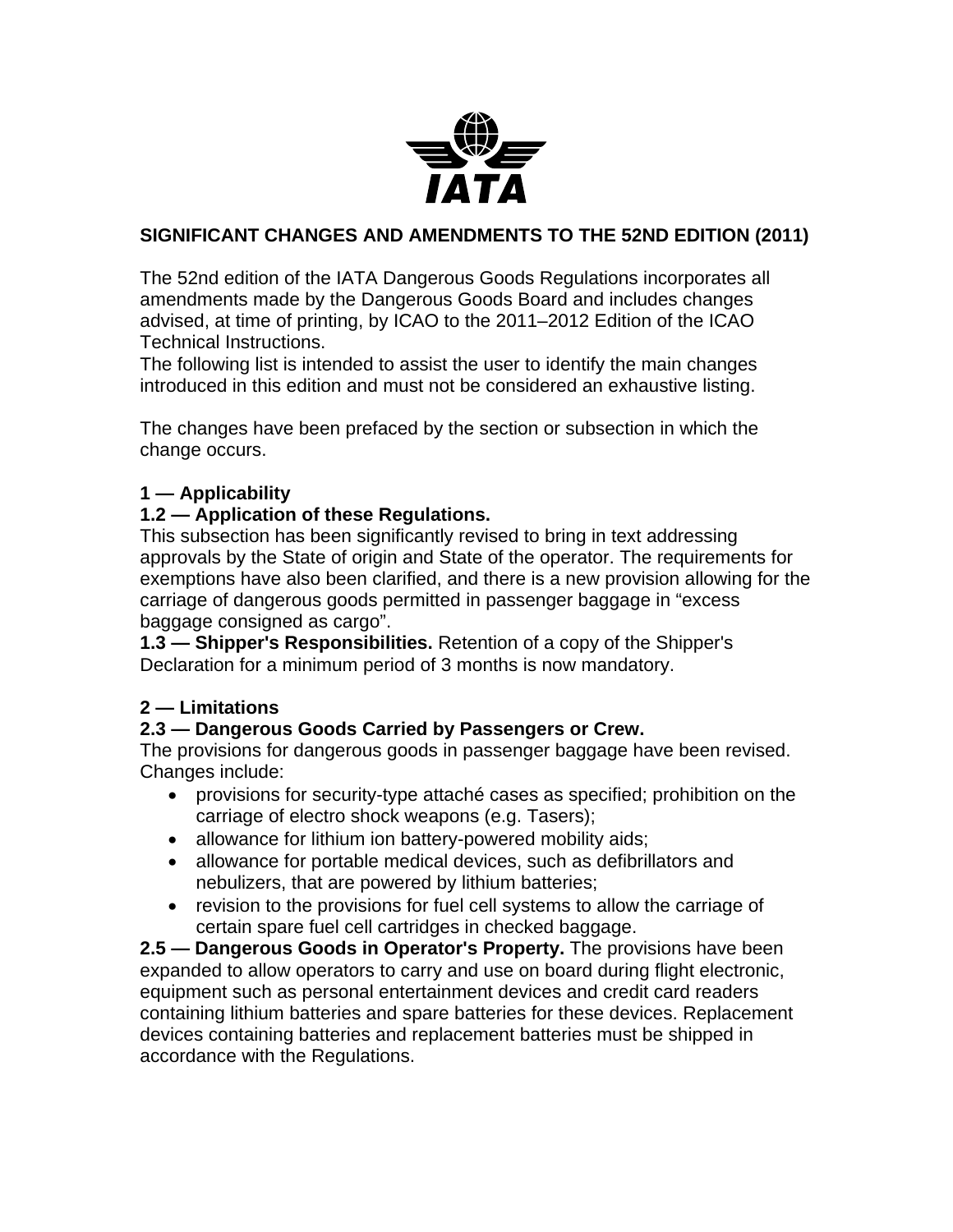**2.7 — Dangerous Goods in Limited Quantities.** Paragraph 2.6 has been deleted as provisions for exemptions and approvals are now all addressed in 1.2. Consequently 2.8 has been renumbered to 2.7. The provisions for limited quantities have been revised to reflect the closer alignment with the provisions of the UN Model Regulations. A new marking in place of "LTD QTY" has been adopted and this text is no longer required on the Shipper's Declaration. **2.8.2 — State Variations.** Australia, Belgium, Canada, Switzerland, United Arab Emirates the United Kingdom and the United States have advised of amendments to their State variations. State variations have been filed by the Democratic People's Republic of Korea and Luxembourg.

**2.8.4 — Operator Variations.** There are a significant number of additions, deletions and modifications to the operator variations.

## **3 — Classification**

**3.1.2** — There is revision to the exemption from classification in Class 2 for certain items. There is a revision to Class 8 to allow for the use of an in vitro test for the determination of the packing group in place of an in vivo test. The classification criteria for magnetized material has been significantly revised. Environmentally hazardous substances not presenting a danger covered by other classes must now be classified as either UN 3077 or UN 3082.

### **4 — Identification**

**4.1.6** — Using the List of Dangerous Goods. Revisions have been to the text addressing the maximum net quantity per package, paragraphs 4.1.6.10 and 4.1.6.12 to identify that the maximum net quantities may be exceed when an approval is issued by the appropriate national authorities of the State of origin and State of the operator.

### **4.2 — List of Dangerous Goods**

Amendments to the List of Dangerous Goods include:

- adoption of the new packing instruction numbers for all substances in Classes 3, 4, 5, 8 and 9 and Division 6.1;
- new entries for UN 3482, Alkali metal dispersion, flammable and Alkaline earth metal dispersion, flammable, in Division 4.3 with a subsidiary risk of Class 3. This replaces the condition set by special provision A147 against UN 1391 where a flammable subsidiary was applied when the flash point was 60°C or less;
- new entries for UN 3485, UN 3486 and UN 3487, calcium hypochlorite, corrosive (dry, hydrated and mixtures) in Division 5.1 with a subsidiary risk of Class 8. This replaces the condition set by special provision A135 against UN 1748, UN 2208 and UN 2880 where a corrosive subsidiary was applied when the substance also met the criteria for Class 8;
- new entries added to UN 3166 for engines and vehicles powered by fuel cells, flammable liquid and flammable gas;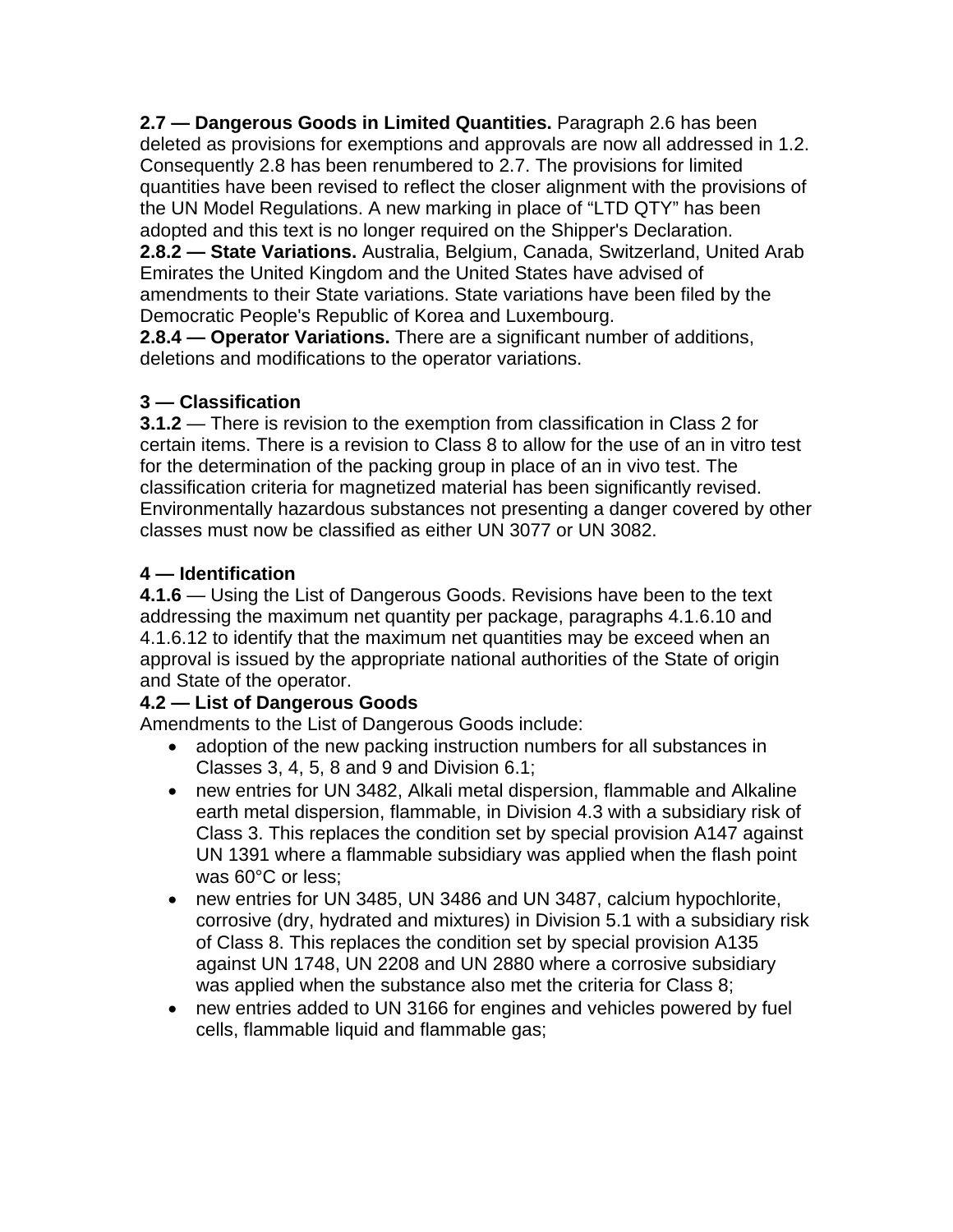- limited quantity provisions have been added for Fuel cell cartridges, containing flammable liquids, UN 3473; Fuel cell cartridges, containing water-reactive substances, UN 3476; Fuel cell cartridges, containing corrosive substances, UN 3477; Fuel cell cartridges, containing liquefied flammable gas, UN 3478; and Fuel cell cartridges, containing hydrogen in a metal hydride, UN 3479;
- the proper shipping name for UN 3474 has been changed to 1-Hydroxybenzotriazole monohydrate;
- a new entry has been added for Iodine, UN 3495 in Class 8 with a subsidiary risk of Division 6.1;
- the net quantity per package for Medicine, liquid, flammable, toxic, n.o.s., UN 3248, Medicine, liquid, toxic, n.o.s., UN 1851 and Medicine, solid, toxic, n.o.s., UN 3249 on passenger aircraft and Cargo Aircraft Only have been significantly revised;
- a significant number of generic and n.o.s. proper shipping names now require the addition of the technical name as indicated by the addition of the " $\star$ " symbol.

### **4.4 — Special Provisions.**

Changes to the special provisions include:

**A1** — has been revised to now also require approval from the State of the operator in addition to the approval of the State of origin.

**A2** — has been revised to make it only applicable to transport on cargo aircraft and also there will be a requirement for approval from the State of the operator in addition to the approval of the State of origin. Substances previously assigned Special Provision A109 have now been assigned Special Provision A2 and Special Provision A109 is now "not used".

**A21** — has been revised to include reference to engines, flammable gas and flammable liquid powered as well as reference that vehicles or equipment powered by a fuel cell engine must be consigned under the new entries for engine, fuel cell or vehicle, fuel cell.

**A47** — now identifies that genetically modified micro-organisms (GMMO) and genetically modified organisms (GMO) packed in accordance with Packing Instruction 959 are not subject any other requirements in the Regulations.

**A70** — has been modified to include fuel cell engines. There is also new text identifying that flammable gas powered internal combustion or fuel cell engines that have been flushed and purged as described may be shipped as not restricted.

**A88** — has been revised to include provision for low production run lithium batteries.

**A169 — A173** — are new special provisions that have been assigned to certain hypochlorite, bromate, chlorate, chlorite and permanganate generic entries to identify that certain mixtures are forbidden for transport.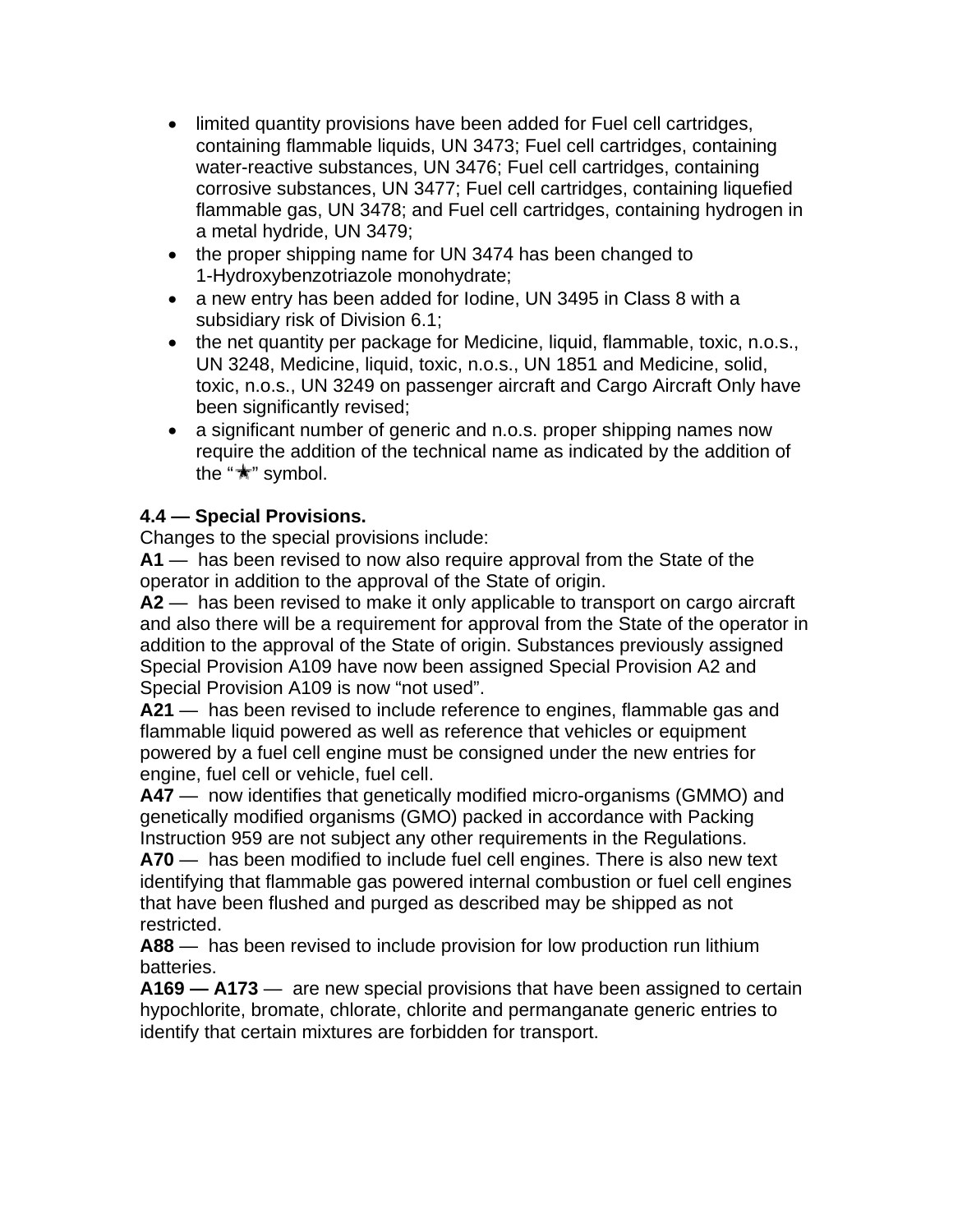**A178** — is a new special provisions that allows for security type equipment such as attaché cases, cash boxes, etc that contain dangerous goods such as lithium batteries to be considered as not restricted subject to the conditions set out in A178.

**A179** — which is assigned against UN 3077, Environmentally hazardous substance, solid, n.o.s. allows these substances to be shipped in intermediate bulk containers (IBCs) with a maximum net quantity not exceeding 1,000 kg as provided for in Packing Instruction 956.

**A182** — which is assigned against UN 3171, Battery-powered equipment identifies that equipment that only contains lithium batteries must be classified as either UN 3091 or UN 3481.

**A183** — which is assigned against the entries for batteries identifies that waste batteries and batteries being shipped for recycling are prohibited from air transport unless approved by the appropriate national authority of the State of Origin and the State of the Operator.

### **5 — Packing**

### **5.0.2 — General Packing Requirements.**

The requirements for closures for inner packagings for liquids have been revised to now require a secondary means or maintaining the closure. In the absence of secondary means, the inner packaging(s) must be placed in a leakproof liner. The previous provisions in paragraph 5.0.2.12.2 for absorbent material and in paragraph 5.0.2.12.3 for inner liners have been deleted. When such requirements exist they have now been placed directly in the applicable packing instructions as Additional Packing Requirements.

5.0.7 — List of Packagings.

All reference to inner packaging (IP) codes, aside from those referencing aerosols (IP7, IP7A, IP7B and IP7C) have been deleted from the Regulations.

### **Packing Instructions.**

All of the reformatted packing instructions included in Appendix H in the 51st edition have now been incorporated into the body of the Regulations. The reformatted packing instructions apply to all packing instructions in Classes 3, 4, 5, 8 and 9 and Division 6.1. There is a three-month transition period to allow for packages prepared for transport before 31 December 2010 using packing instructions in the 51st edition to be presented for transport until 31 March 2011. In addition, there are the following changes:

**202** — The packing instruction has been restructured and the provisions for open cryogenic receptacles have been revised.

**214** — Applicable to UN 3468, hydrogen in a metal hydride storage system has been completely revised.

New packing instructions Y215, Y374, Y495 and Y873 have been added to address the requirements for shipping fuel cell cartridges in limited quantities. **565** — This is the packing instruction applicable to UN 3356, Oxygen generator, chemical. The text has been revised to include indicative methods of preventing unintentional activation.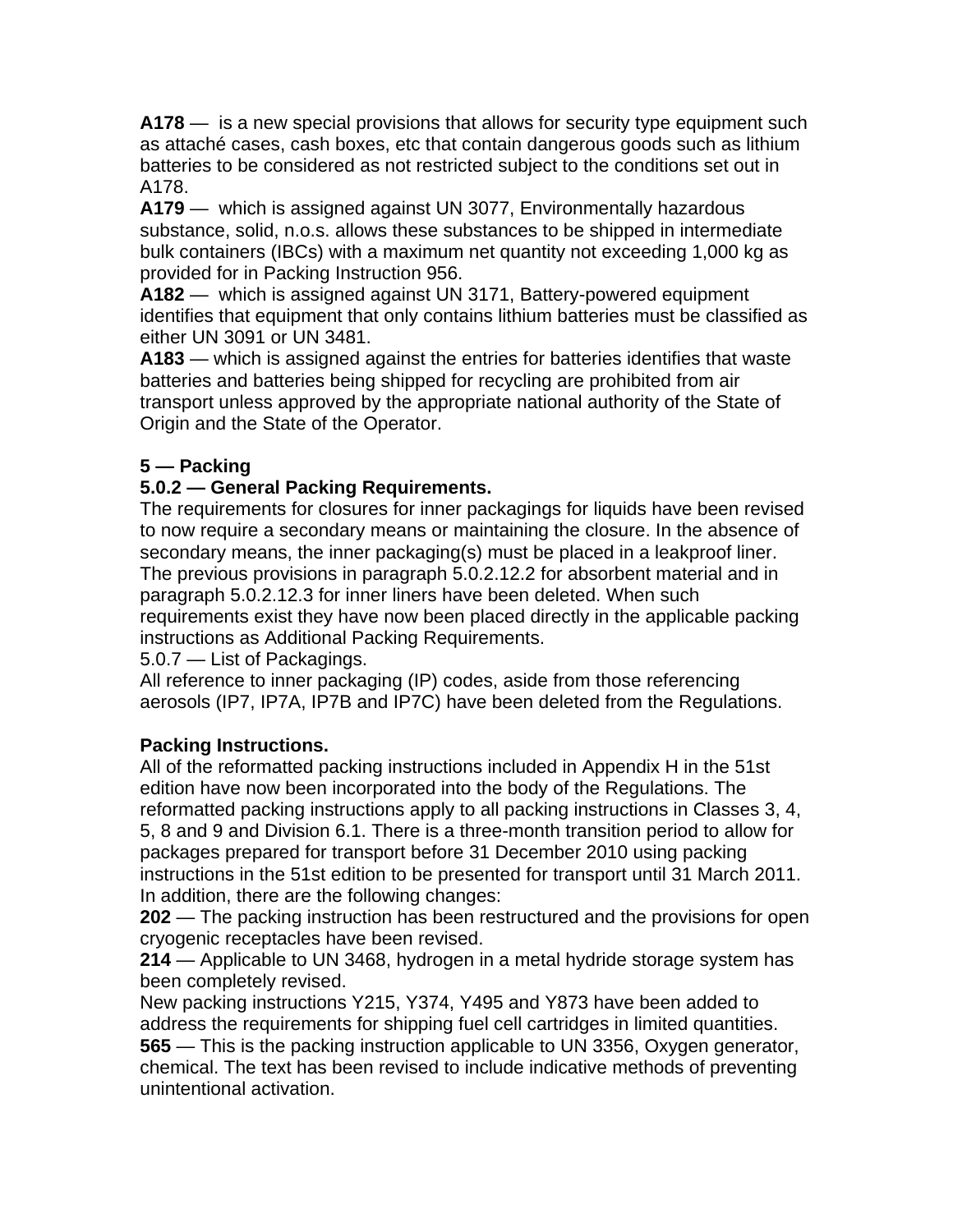**620** — This is the packing number assigned to infectious substances in Category A (UN 2814 and UN 2900) and was previously Packing Instruction 602. The change in number aligns the numbering with the other modes of transport. **953** — This is the packing number assigned to magnetized material (UN 2807). The requirements for magnetized material have been significantly revised. A Shipper's Declaration is no longer required provided alternative written or electronic documentation includes the words "magnetized materials". **956** — This is the packing number assigned to a number of solid substances in Class 9, including Environmentally hazardous substance, solid, n.o.s. (UN 3077). The packing instruction has been revised to include the list of permitted intermediate bulk containers (IBCs) for UN 3077.

**959** — This is the packing number assigned to genetically modified microorganisms (GMMO) and genetically modified organisms (GMO), (UN 3245). The packing instruction has been revised to the same structure and format as Packing Instruction 650. This includes a new diamond-shaped marking for UN 3245 that must be applied to the outside of the outer packaging. **965 — 970** — There have been minor changes to the packing instructions for lithium ion and lithium metal batteries. Most of the changes have been to clarify the requirements.

#### **6 — Packaging Specifications and Performance Tests**

#### **6.1 — Requirements for Inner Packagings.**

All reference to inner packaging (IP) codes, aside from those referencing aerosols (IP7, IP7A, IP7B and IP7C) have been deleted.

**6.4 — Requirements for the Construction and Testing of Cylinders and Closed Cryogenic Receptacles, Aerosol Dispensers and Small Receptacles Containing Gas (Gas Cartridges) and Fuel Cell Cartridges Containing Liquefied Flammable Gas.** Additional provisions have been added to address the inspection, test and marking requirements for metal hydride storage systems. **6.8 — Requirements for the Construction and Testing of Intermediate Bulk Containers (IBC).** With IBC now being permitted for air transport, for UN 3077 only, some of the construction and test requirements for IBC have now been added to the Regulations.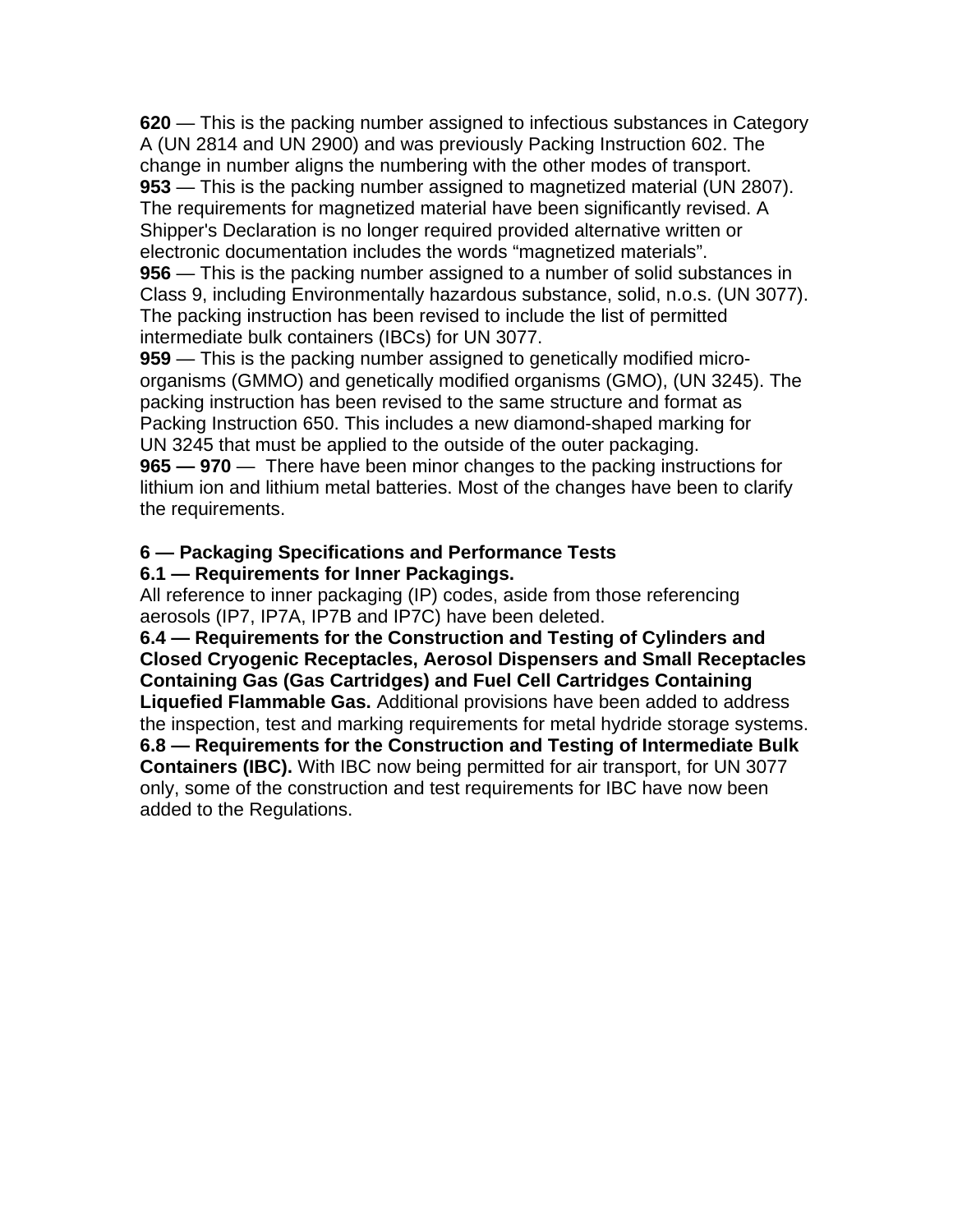### **7 — Marking & Labelling**

**7.1.5.1** — Has the following changes:

- the paragraph in 7.1.5.1(a) regarding the allowance for the UN number to be placed inside a diamond for dangerous goods packed in limited quantities has been deleted. This format of indicating limited quantities is no longer permitted with the new limited quantity marking requirements of 7.1.5.3;
- paragraph (b) now identifies that the name and address of the shipper and consignee should be on the same surface as the marking for the UN number and proper shipping name when the package size is adequate;
- old paragraph (c) which required the net quantity and gross weight of the package for explosives has been deleted;
- except as provided, the net quantity of dangerous goods must be shown on all packages regardless of the class of the dangerous goods.

**7.1.5.3** — The previous marking of "limited quantity", or "LTD QTY" has been replaced by a new diamond-shaped marking that includes the symbol "Y" in the centre.

**7.1.6.4** — This new paragraph has been added to identify that environmentally hazardous substances, solid (UN 3077) when shipped in an IBC of more than 450 L capacity must have the required UN number, proper shipping name and environmentally hazardous markings on two opposite sides of the IBC.

**7.2.3.9.2** — This new paragraph has been added to identify that environmentally hazardous substances, solid (UN 3077) when shipped in an IBC of more than 450 L capacity must have the Class 9 hazard label applied on two opposite sides of the IBC.

**7.2.4.4** — A new exception to the application of package orientation arrows applies for packages containing liquid dangerous goods in hermetically sealed inner packagings each containing not more than 500 mL.

**7.2.4.7** — An allowance has been made for the lithium battery handling label to be reduced in size to not less than 74 mm  $\times$  105 mm where the packages are of dimensions such that they can only bear smaller labels.

# **8 — Documentation**

**8.1.6.9.2** — The requirements for what must be shown as the quantity per package has been clarified for items listed with "no limit" or a packing instruction reference. In addition, there is now a requirement for explosive articles of Class 1 to have the net explosive mass shown in addition to the net quantity.

**8.1.6.9.4** — There is no longer a requirement for "limited quantity" or "LTD QTY" to be shown in the authorisations section of the DGD for dangerous goods shipped in accordance with the limited quantity provisions. The indication of a "Y" packing instruction number is considered adequate.

Special provisions A88, A99 and A130 have been added to the list of special provision numbers that must be shown on the DGD, when applicable.